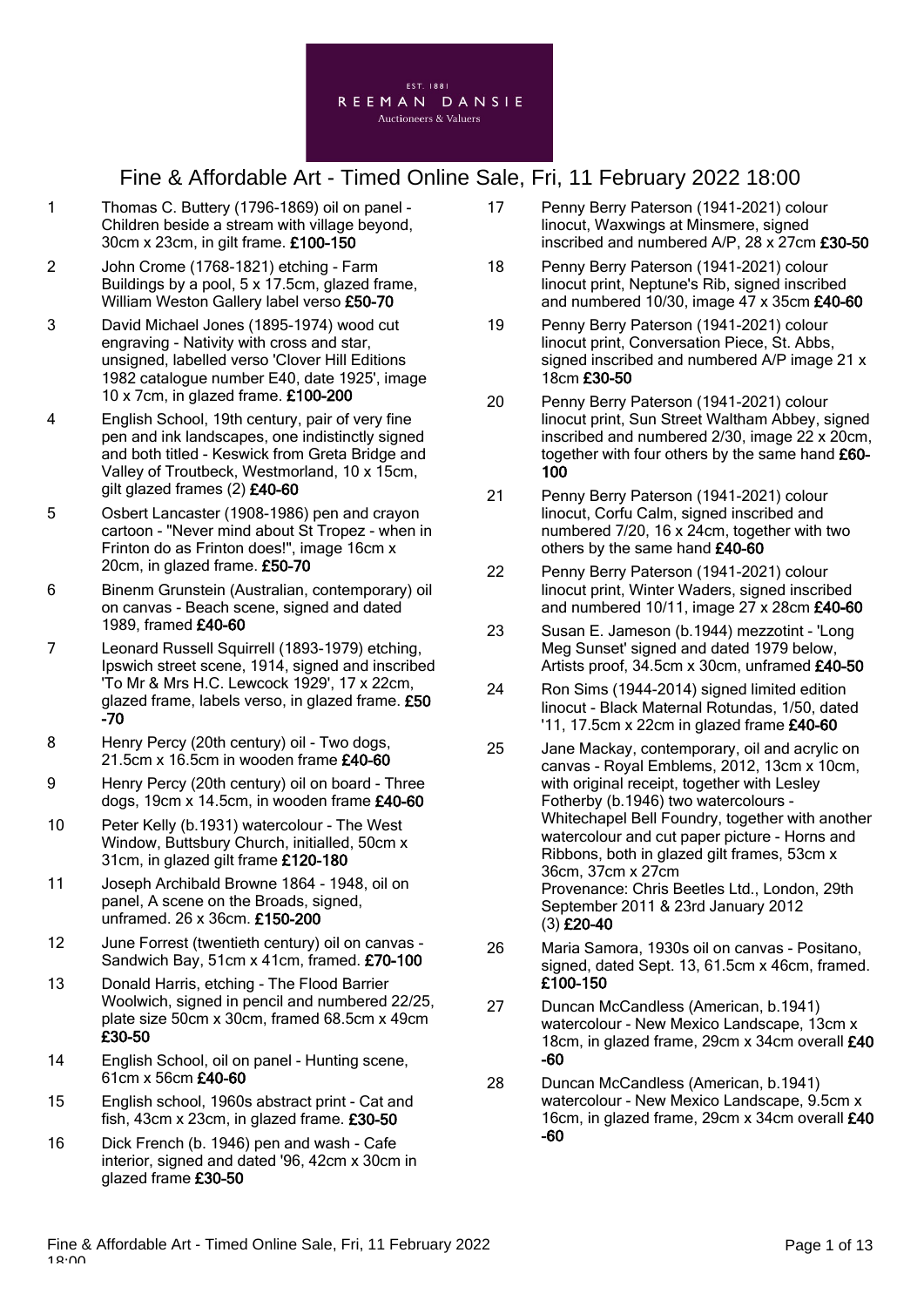

- 29 Duncan McCandless (American, b.1941) watercolour - American West Coast, 14cm x 21cm, in glazed frame, 34cm x 44cm overall £40 -60
- 30 19th century oil over photograph on board, Derby day, 20 x 41cm, unframed. £80-120
- 31 After Snaffles, reproduction print 'Oh to be in England', image 33 x 54cm, glazed frame £20- 40
- 32 19th century watercolour still life with finches and butterflies, image 26cm x 31.5cm, in glazed frame £60-100
- 33 Brian Lewis (b.1947) signed limited edition print  $-$  'Seal Trip V', 13/500, 29cm x 42cm, mounted, together with another 'Lord Sealus Mollusc and Lady Sealia', 5/500, in glazed gilt frame, 23cm x 17cm (2) £30-50
- 34 Arthur Hackney (b. 1925) gouache Figures on a beach, signed and dated, image 33cm x 45cm, in glazed frame. £100-150
- 35 Donald H Edwards watercolour Cotswolds scene, possibly Cirencester, signed and dated '70, image 41 x 29cm in glazed frame £40-60
- 36 English School, 20th century, pen and wash, seated figure, 13 x 9cm, mounted but unframed £20-40
- 37 English School, late 20th century, mixed media, science fiction scene, 48 x 54cm, glazed frame £40-60
- 38 Charles Clifford Turner, watercolour of a cat, signed, 29 x 17cm glazed frame £20-40
- 39 1: Jessica Jane Charleston, contemporary, pencil and pastel - 'Woman and Dog with their eyes closed', signed, titled verso and dated 2017, 22cm x 26cm, in glazed frame £50-80
- 40 Kenneth Green (1905-1986) monochrome watercolour - Extensive Landscape, signed and dated 1928, 18cm x 26cm, mounted £30-50
- 41 Marcia Blakenham (b.1946) two watercolours Botanical studies, signed an dated 2000 and 2001, 37cm x 27cm, mounted £20-40
- 42 Lauren Child (b.1965) signed limited edition print - Charlie & Lola, 49/150, unframed, 60cm x 42cm £50-70
- 43 Peter McCarthy (b. 1955) acrylic on canvas, The wild flowers, signed, inscribed as titled verso, 92 x 92cm £40-60
- 44 Peter McCarthy (b. 1955) mixed media and collage - Art Deco vase of flowers, 55 x 44cm, glazed frame £30-50
- 45 Sebastien Pontault de Beaulieu (1612-1674) etching- 17th century plan of Ypres, 54.5cm x 45.5cm, unframed £60-80
- 46 Robert Colquhoun, pair of lithographs from Poems of Sleep and Dream, mounted, 19cm x 12cm £30-50
- 47 Three sporting prints, including large etching and aquatint after J Loader, 'William Long'. Image 47 x 66cm, glazed frame, another after H Hall, The Merry Beagles, and Fly Fishing, all framed. (3) £100-150
- 48 Frederick Gore (1919-2003) lithographic print, Continental landscape with sunflowers, signed and numbered 139/250, image 60 x 79cm, glazed frame £60-80
- 49 Frederick Gore (1919-2003) lithographic print, Continental landscape with poppies, Lacoste signed and numbered 226/250, image 60 x 71cm, glazed frame £60-80
- 50 Frederick Gore (1919-2003) lithographic print, Bonnieux, signed and numbered 139/250, image 79 x 59cm, glazed frame  $£60-80$
- 51 Gordon King (b.1939) signed print the artists studio, 39cm x 50cm, in glazed gilt frame £20-40
- 52 Robert Horne (1923-2010) signed limited edition etching - The Barque 'Endeavour', 20/100, 45cm x 58cm, in glazed frame £30-50
- 53 Iain Faulkner (b. 1973) giclee print, Morning light, signed and numbered 80/195, certificate verso, image 41 x 42cm, glazed frame £60-100
- 54 Nathaniel Currier (1813-1888) rare lithograph The destruction of tea at Boston Harbour, image 19 x 30cm £100-150
- 55 Early 20th century English School watercolour '2nd Dragoon's (Royal Scots Greys), Comet, Royal North British Dragoon's 1707', inscribed and ink, 37cm x 25cm £80-120
- 56 Ron Sims (1944-2014) signed limited edition woodcut - Abstract Image III, 1/25, 43cm x 20cm in glazed frame £50-70
- 57 Ron Sims (1944-2014) signed monoprint Sculptural Elephant Forms, 45cm x 44cm, in glazed frame £50-70
- 58 Set of four 18th century German engravings by J E Ridinger, including three depicting stags, one of wild boar, each plate 35 x 28cm, glazed frames £120-180
- 59 Set of four 19th century Richard Westall handcoloured aquatints depicting scenes from the Peninsula Wars, engraved by T Fielding, each titled, 19 x 24cm, glazed frames £40-60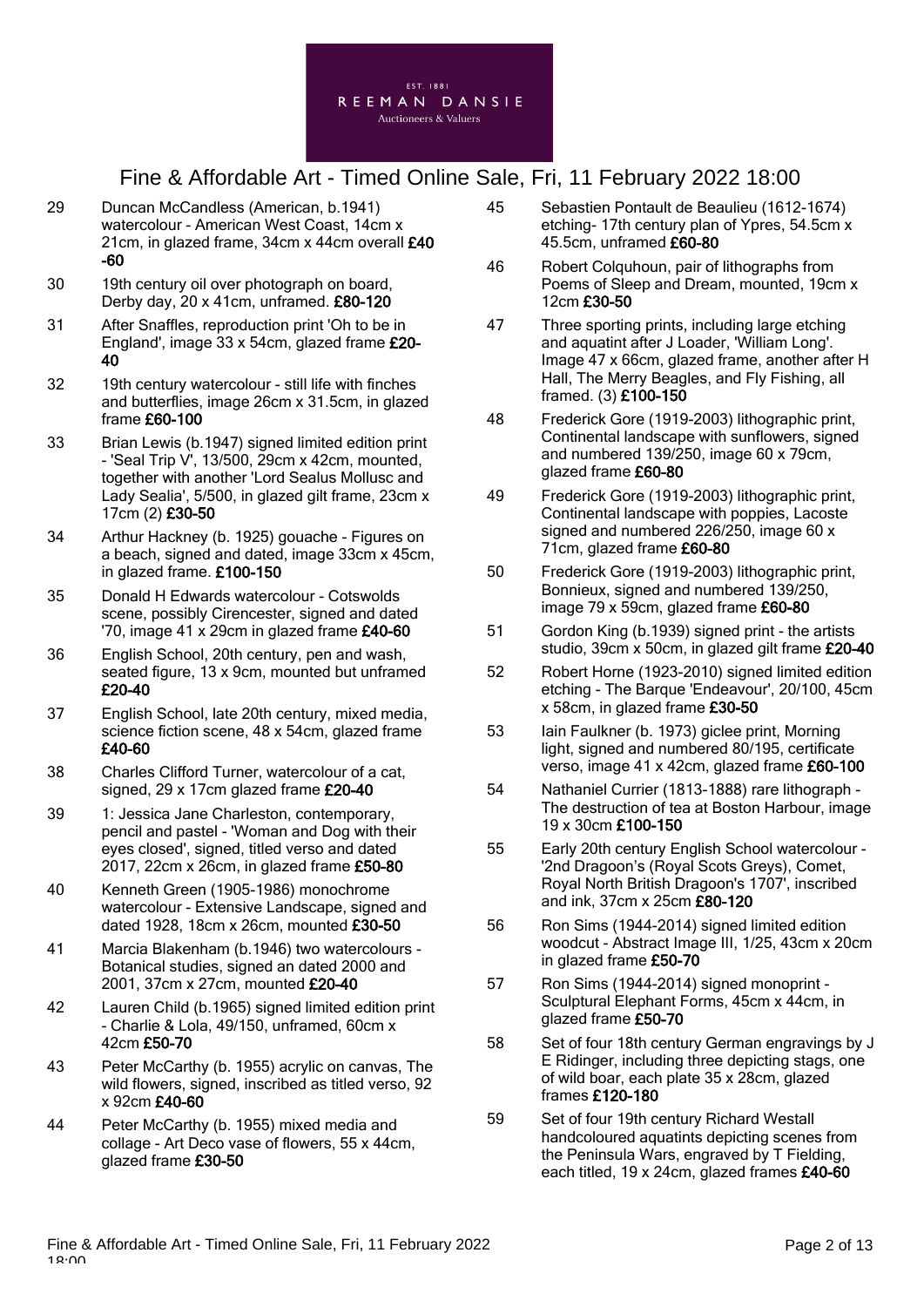

- 60 J Dalmont (19th century) oil on panel, pair of landscapes with figures, one signed, 30 x 43cm, ornate period frames £200-300
- 61 Judy Rossouw, contemporary, signed limited edition print - Guinea Fowl, 4/650, 51cm x 39cm, in glazed gilt frame £20-30
- 62 Four antique hand coloured etchings published by Fores and Humphrey entitled; 'Reflection', 'Rusticating', 'Nashional Taste!!!' and 'The New State Carriage', each in glazed gilt frame £150- 200
- 63 Two 19th century marine watercolours Trade ship, 20cm x 12cm behind glass in wood frame, Boats at harbour 29cm x 16cm behind glass in wood frame. (2) £50-70
- 64 William Leslie Rackham (1864-1944) watercolour - 'Mill and Wherry, Reedham', signed, 28.5cm x 20cm in glazed frame. £40-60
- 65 William Leslie Rackham (1864-1944) watercolour - 'Horning Ferry', signed, 20cm x 15cm, in glazed frame. £40-60
- 66 William Leslie Rackham (1864-1944) signed pair of watercolours - 'Nr Reedham Ferry', 20cm x 15cm and 'Mill at Ludham', 25.5cm x 17.5cm, both in glazed frames. £60-100
- 67 George Spence (b.1931) oil/ acrylic on paper Landscape, signed, 38cm x 48cm, in glazed frame £20-30
- 68 South East Asian school, oil on canvas board man in a river, signed indistinctly, 47.5cm x 55cm, in a gilt faux bamboo frame £30-40
- 69 Lars Bo (1924-1999) etching and aquatint, Venetian lagoon, signed, inscribed and numbered 29/30, 24 x 34cm, glazed frame £100 -150
- 70 Henry Heath, Paul Pry's extrachan-ary peep into Piccadillo, rare hand-coloured etching dated May 29 1826, published by S.W. Fores, 25.5cm x 34cm, framed and glazed Provenance: Andrew Dando Antiques, Bath £200-300
- 71 G.M. Woodward, Insulted Virtue, hand-coloured satirical etching, published 1806 by Rudolph Ackermann, 27cm x 37.5cm, framed and glazed Provenance: Andrew Dando Antiques, Bath £100-200
- 72 Manner of James Barry (1741-1806) pair of drawings - studies of the Sistine Chapel after Michelangelo, 43cm x 52cm and 53cm x 38cm, in glazed frames £40-60
- 73 Late 18th century anonymous printed political cartoon on Thomas Paine - 'The End of Pain', dated 1794 in pen and indistinctly signed, 26 x 16cm, in glazed frame. £40-60
- 74 Late 18th / early 19th century hand coloured engraved cartoon 'The Biter's bit or the Farmer's Blunder, 48 x 36 together with a 19th century Continental print £30-50
- 75 Late 19th / early 20th century oil on canvas signed with initials - Towing the ship, 61cm x 41cm, framed. £50-70
- 76 Penny Berry Paterson (1941-2021) signed limited edition colour linocut - No Longer Busy, 10/30, 45cm x 36cm in glazed frame £30-40
- 77 Penny Berry Paterson (1941-2021) four unframed colour linocut prints- Gifford's Hall I, signed and numbered 3/12, John Eley in the Afternoon (BBC Radio Suffolk), signed and numbered 4/20, St. Mary's, Long Melford, signed and numbered 6/11 and Country Gentry, signed and numbered 8/30 £40-60
- 78 Penny Berry Paterson (1941-2021) colour linocut print, Eiders off Coquet Island, signed inscribed and numbered 3/20, image 32 x 41cm, together with another 'Catching the Catch', 5/30, 33cm x 41cm. £40-60
- 79 Penny Berry Paterson (1941-2021) colour linocut print, The lamp lighter, signed inscribed and numbered  $4/12$  image  $31 \times 44$ cm  $£30-50$
- 80 Penny Berry Paterson (1941-2021) colour linocut print, Castle Hedingham, signed inscribed and numbered 9/20 image 30 x 42cm £30-50
- 81 Penny Berry Paterson (1941-2021) colour linocut print, Rosedale Relics, signed inscribed and numbered  $2/6$  image  $25 \times 41$ cm  $£30-50$
- 82 Penny Berry Paterson (1941-2021) colour linocut, stone circle, Mull, signed inscribed and numbered 10/25, image 28 x 35cm £30-50
- 83 Penny Berry Paterson (1941-2021) colour linocut, Eiders off Coquet Island, signed, inscribed and numbered 7/20, 32 x 41cm £30-50
- 84 Penny Berry Paterson (1941-2021) signed limited edition woodcut - Elvas Aquaduct, 4/5, 78.5cm x 58cm in glazed frame £60-80
- 85 Penny Berry Paterson (1941-2021) signed limited edition colour linocut - Custom House Peterborough, 19/22, 51cm x 82cm in glazed frame £60-80
- 86 Puncinello by Victorio Piscopo (1913-2004) numbered edition of 475, with 18 lithographs, unframed, in folio, 74cm x 53cm overall £70-100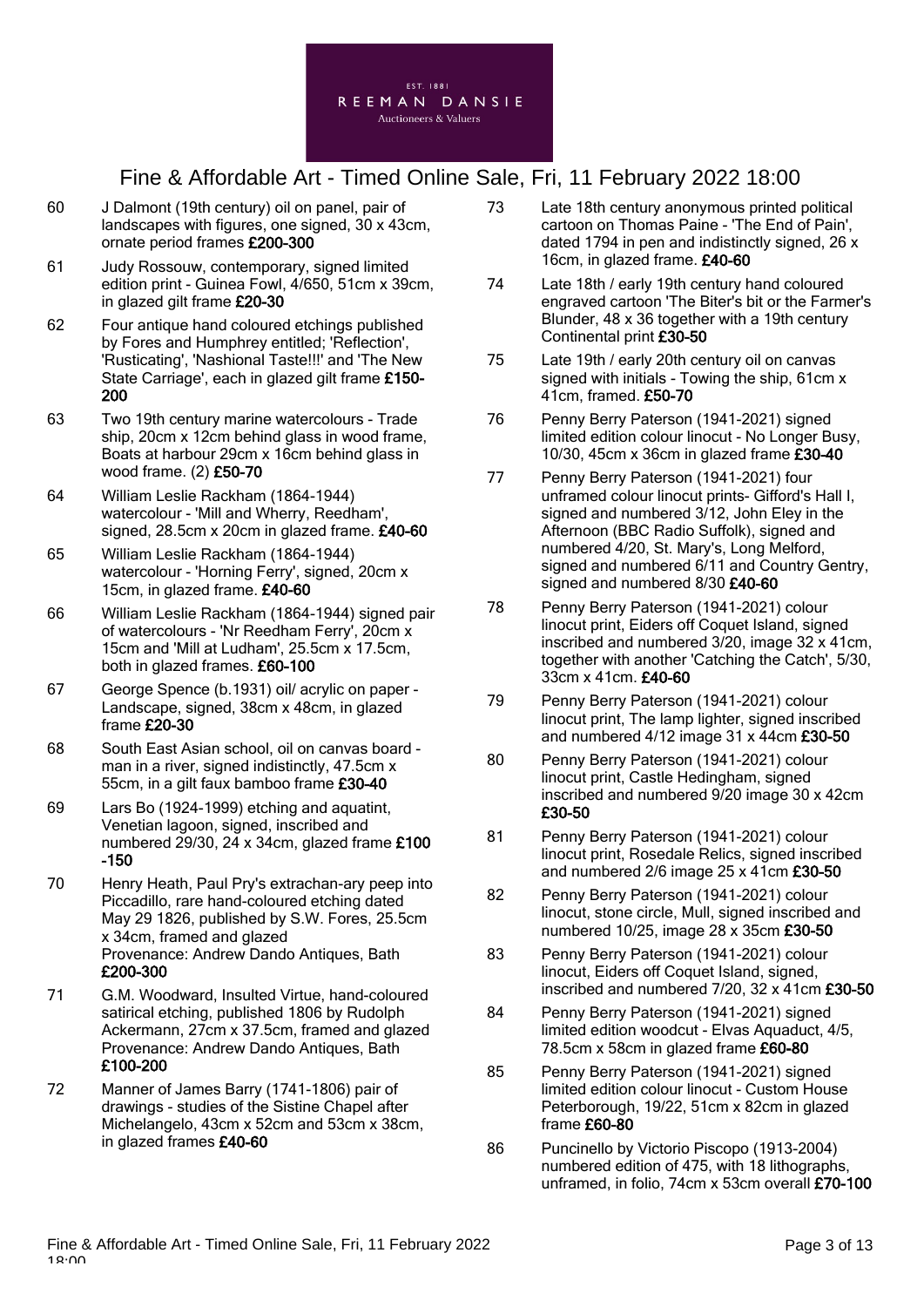

- 87 Robert Sargent Austin (1895-1973) pair of pencil drawings - Restful Sleep and Baby Asleep, one dated, in glazed gilt frames, 20.5cm x 16.5cm, 18cm x 16.5cm Provenance: Chris Beetles Ltd., London, 7th February 2013 £40-60
- 88 Tom Keating (1917-1984) watercolour in the manner of Samuel Palmer - river scene with bridge beyond, signed, 34cm x 21cm, in glazed frame. £150-250
- 89 Tom Keating (1917-1984) atmospheric watercolour - signed in pencil lower left, 34cm x 25cm, 'Ardleigh Reservoir Sunset Sept' verso, in glazed frame. £50-70
- 90 John Doubleday (b. 1947) mixed media, 'Mirage' signed, 31 x 21cm, glazed frame £30-50
- 91 Michael Rothenstein (1908-1993) signed screenprint - Butterfly, image 62cm x 91cm, unframed £80-120
- 92 Sheila Watson, 20th century, oil on board still life rhododendrons, signed, 53cm x 43cm, in painted frame £80-120
- 93 S. Konishi, signed limited edition woodcut Japanese garden landscape, dated 1976, 123/200, inscribed, in original glazed frame £50- 70
- 94 Zaim Elezi, mid 20th century, Albanian School, oil on canvas - Rural Landscape, 61cm x 51cm, in painted frame £60-100
- 95 Ken Turner oil on board pair of Pheasants, signed, 45cm x 60cm, framed. £40-60
- 96 Ken Turner oil on board mouse amongst grass, signed, 35cm x 43cm, framed. £30-50
- 97 Pair of modern oils on panel 17th century Dutch skating scenes, both 18cm x 13cm, indistinctly signed, framed (2). £100-150
- 98 Maria Toldy b.1939 pair of oils skating scenes, signed, 18cm x 13cm, framed (2) £60-80
- 99 P. J. Rowles Chapman pastel study Dogs head, signed, 27cm x 34cm, in glazed frame £40 -60
- 100 P. J Rowles Chapman pastel study Dog's head, signed, 28cm x 40cm, in glazed frame. £40-60
- 101 P.J. Rowles Chapman pastel study Dog's head, signed, 25cm x 33.5cm, in glazed frame. £40-60
- 102 Cdr. Eric Erskine Campbell Tufnell, R.N. (1888- 1978) watercolour - H.M.S. Newcastle, Sydney Harbour signed, 37cm x 26cm in glazed frame, together with 3 photographs. (4) £60-80
- 103 Wilfred Knox (British, 1884-1966) watercolour In Home Waters, signed and dated 1919, 36cm x 25cm in glazed frame £70-90
- 104 Robert Bridgehouse (1818-1881) oil on canvas Seascape, signed and dated R. Bridgehouse 1862, 36cm x 25.5cm, framed £200-250
- 105 J. Box (20th century) oil on canvas laid on board - A Prize black pig in a sty, signed, 24.5cm x 21cm, framed. (Qty: 1) £120-180
- 106 After David Morier, oil on canvas a solider of the 18th Royal Regiment of Foot, inscribed, 43cm x 26cm, in gilt frame NB: the present study is copy of part of the painting in the Royal Collection Provenance: The Lady Elizabeth Shakerley Collection £50-80
- 107 Joseph Lee (1901-1974) pen and ink cartoon "...Britain's bigger, bouncier and brawnier babies...", signed, titled, 36cm x 46cm, in glazed frame £60-100
- 108 Paul Gaisford, b.1941 oil on board rural landscape, signed, 35cm x 24cm in glazed gilt frame £60-100
- 109 Jak, Raymond Allen Jackson (1927-1997) pen, ink and wash cartoon - "Well I know Billy personally - but what sort of an act does this Clore do", signed and titled, 48cm x 53cm, in glazed frame £80-120
- 110 Robert Boyd Paul (c.1825-1885) after George Richmond, pair of watercolour portraits, inscribed 'From George Richmond, 1836/7', 44cm x 35.5cm, in glazed gilt frame £200-300
- 111 Jerry Kwan (b.1934), woodblock print titled Yes, signed, numbered 6/10 and dated 14th June 1972, 64.5cm x 46cm, in glazed frame £100-150
- 112 Good quality Indo-Persian gouache processional scene, 18.5cm x 31cm, together with another painting on pith depicting birds on branchs, 16.5cm x 24cm, both in glazed gilt frames (2) Provenance: The Lady Elizabeth Shakerley Collection £60-100
- 113 Henry Bunbury (1750-1811) after Edmund Scott, stipple engraving, The Parade, 36 x 44cm, glazed frame £40-60
- 114 Violet Manners, Duchess of Rutland (1856- 1937) four portrait lithographs - Rt Hon Cecil Rhodes, Lady Randolph Spencer Churchill, Lady Marjorie Manners, The Lady Windsor; all 20cm x 28cm in glazed frames. £150-250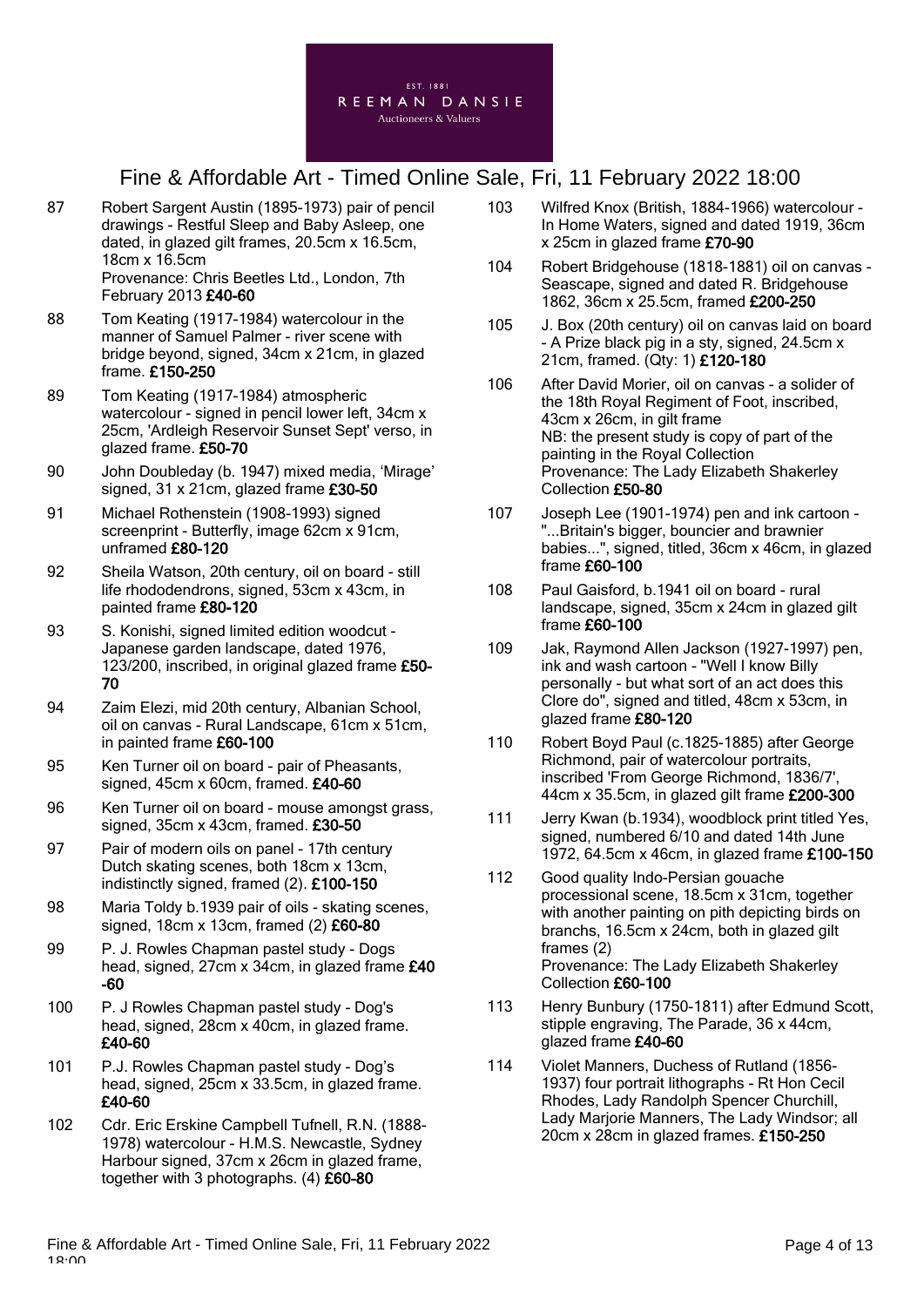

- 115 Jeremy Andrews oil on board self portrait with National Portrait gallery award label verso, 50cm x 60cm, signed dated and framed, together with an RM Simpson oil on board still life, signed, 39cm x 29cm, framed (2) £60-80
- 116 William Buckler (1814-1884) watercolour portrait of Lady Manningham- Buller holding a floral posie, signed and dated 1843 and inscribed to label verso, in maple frame 69 x 58cm £50-80
- 117 Kenneth Denton (b.1932) oil on board Mill Farm, Autumn Evening, signed, titled verso, 46cm x 68cm, in gilt frame £120-180
- 118 Graham Clarke (b. 1941) print Cadgwith, signed and numbered 38/50, circa 1960's, 66cm x 46cm, unframed £100-150
- 119 Graham Clarke (b. 1941) print Sepharn East Houses, signed and numbered 17/100, circa 1960's, 66cm x 46cm, unframed (Qty: 1) £100- 150
- 120 Graham Clarke (b. 1941) print St Anthonys, signed and numbered 15/50, circa 1960's, 66cm x 46cm, unframed (Qty: 1) £100-150
- 121 Graham Clarke (b. 1941) print St Anthonys, signed and numbered 38/50, circa 1960's, 66cm x 46cm, unframed (Qty: 1) £100-150
- 122 Graham Clarke (b.1941) print Cadgwith, signed and numbered 26/50, circa 1960's, 66cm x 46cm, unframed (Qty: 1) £100-150
- 123 Graham Clarke (b. 1941) print Helford, signed and numbered 13/50, circa 1960's, 66cm x 46cm, unframed (Qty: 1) £100-150
- 124 Graham Clarke (b. 1941) print Helford, signed and numbered 42/50, circa 1960's, 66cm x 46cm, unframed (Qty: 1) £100-150
- 125 Graham Clarke (b. 1941) print Bridge at Gweek, signed and numbered 25/50, circa 1960's, 66cm x 46cm, unframed (Qty: 1) £100- 150
- 126 Graham Clarke (b. 1941) print Bridge at Gweek, signed and numbered 27/50, circa 1960's, 66cm x 46cm, unframed (Qty: 1) £100- 150
- 127 Graham Clarke (b. 1941) print Bridge at Gweek, signed and numbered 31/50, circa 1960's, 66cm x 46cm, unframed. (Qty: 1) £100- 150
- 128 Lucy Harwood (1893-1972) pastel study two boys seated, 42cm x 53cm, in glazed frame £50- 70
- 129 Sarah Chalmers, contemporary, oil on board stormy coastline, 41cm x 51cm, framed £80-120
- 130 English School (second-half 20th century), oil on canvas, abstract, 36cm square, framed £100- 150
- 131 Brooks (20th century) watercolour ship in full sail, signed and dated 'Brooks 1966', 39cm x 29cm, in glazed frame. (Qty: 1) £40-60
- 132 Ellen Warrington, five watercolours Garden scenes in glazed frames. First image 26cm x 37cm; second 22cm x 30cm; third 25cm x 35cm; fourth 35cm x 26cm; fifth 37cm x 26cm. (5) £110 -140
- 133 Geoffrey Strahan, signed watercolour Rustic Courtship, 22cm x 30cm in glazed wooden frame £80-120
- 134 A pair of 19th century watercolours Boy and Girl on the beach, images both 22cm x 33cm, in glazed frames (2) £50-70
- 135 C.J. Way (19th century, Canadian) watercolour 'A Neglected Corner' , signed and dated 7.7. [18] 89, with label verso 'No.1 Christmas Pleasures, Lausanne Switzerland' image 24cm x 34cm in glazed frame. £120-140
- 136 T. Aciego, oil on canvas 'Medina, 8/ 98' signed and dated, image 29.5cm x 44.5cm, framed. £100-150
- 137 16th Century Engraving- 'Atahualpa 1584' from 'Les vrais portraits et vies des hommes illustres', Paris 1584. 14.5cm x 17cm, in glazed frame. £60-80
- 138 Edgar Owen Jennings (1899-1985) wood engraving - Flower stall, pencil signed and dated 'E.S.J.1965', with a dedication below, image 7.5cm x 6cm, in glazed frame  $(Qty: 1)$  £40-60
- 139 Raphael Kirchner (1876-1917) two original lithographic covers for 'Le Frou-Frou' magazine, Paris, 1907, both 21cm x 27.5cm in glazed frames. (Qty: 2) £40-60
- 140 Ravenet (18th century) after Carlo Cignani engraving - 'Charity', proof before letters, 48.5cm x 34cm, in glazed frame. (Qty: 1) £60-80
- 141 Ernest Stephen Lumsden (1883-1948) etching Low Tide, Leith, dated Sept 1909, signed in pencil below, image 21.5cm x 15.5cm, in glazed frame. (Qty: 1) £80-120
- 142 After William Blake pair of prints, 33cm x 24cm in glazed frames. (Qty: 2) £20-40
- 143 After Maruyama Okyo, print peacocks, image 19cm x 29cm in glazed frame. (Qty: 1) £20-40
- 144 Ralph Freeman (b.1945) watercolour abstract, signed and dated 'Freeman '88', 22.5cm x 20.5cm, in glazed frame. (Qty: 1) £80-120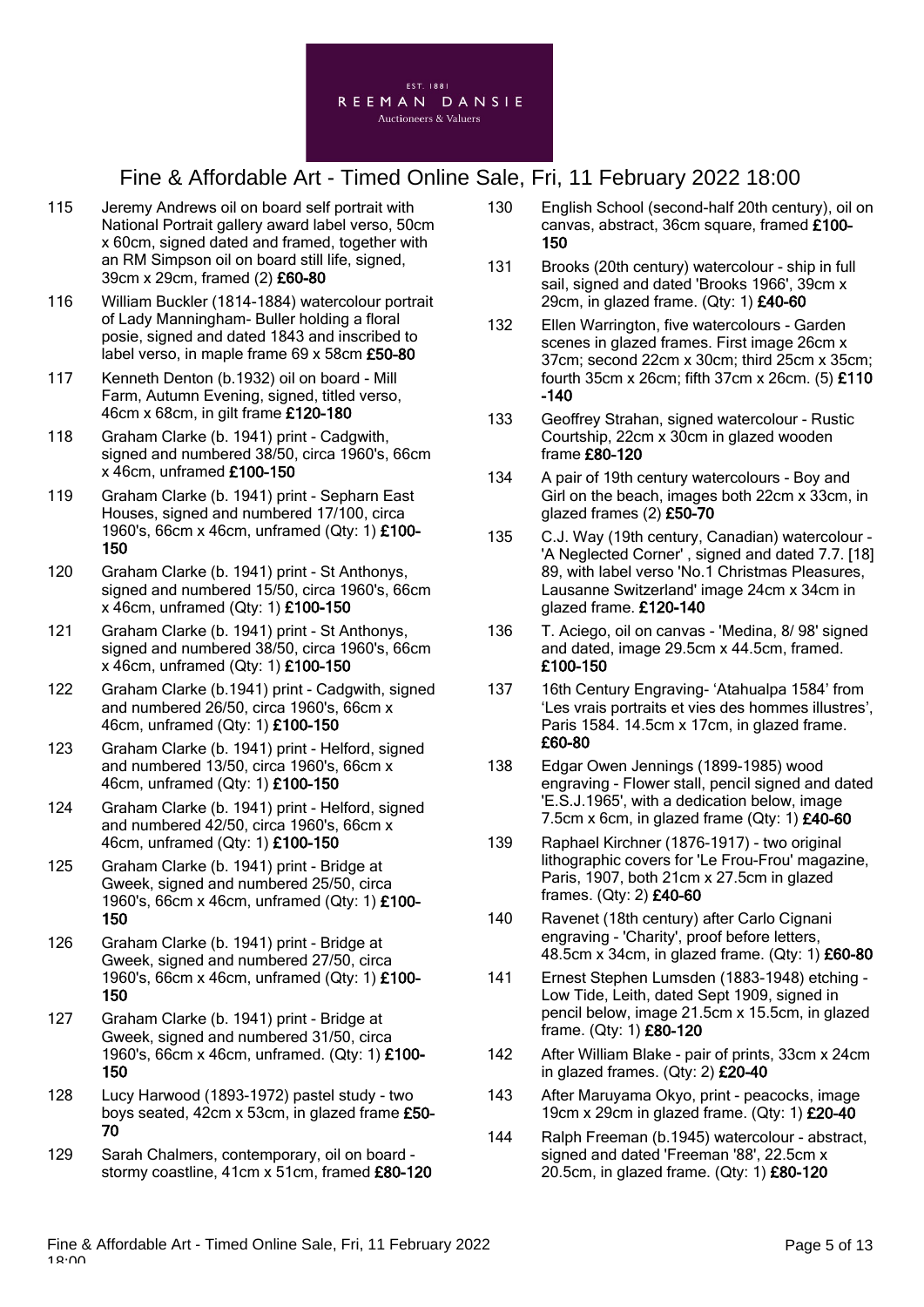

- 145 Early 20th century watercolour portrait of young woman in Middle Eastern landscape, 35cm x 43.5cm, in art nouveau frame. (Qty: 1) £60-80
- 146 A. G. Horner, mid 20th century, oil on board "Floral Glory", signed, 34cm x 46cm, in gilt frame £60-100
- 147 17th century map of Essex by Jan Jansson dated 1656, 49cm x 38cm, in glazed Hogarth frame. £250-350
- 148 Early/mid 20th century Japanese School ink and watercolour on gold fabric laid on card - A Carp, signed, unframed 21cm x 18cm £50-100
- 149 Henry Franks Waring (fl. 1900-1928), watercolour - extensive landscape, signed and dated '14, 16cm x 30cm, in glazed frame £40-60
- 150 1830s English School, oil on canvas portrait of a lady among woodland, named verso as Harriet Homer, dated 1837, 14cm x 11.5cm, in gilt frame £50-70
- 151 Late 19th century oil on canvas hunting scene, three other oils on canvas and an oil on tin over a printed surface (each a/f) (5) £30-50
- 152 Set of four Henry Alken hand coloured engravings - coaching scenes, 'The Road', in oak frames, 33cm x 43cm overall, three without glass. (4) £30-50
- 153 Three 19th century maple veneered frames containing: Continental School, late 19th century, pencil drawing - Townscape, 31cm x 36cm overall, 19th century A Neapolitan Wedding print, 41cm x 43cm overall and A Market Girl, 32cm x 23cm overall (3) £50-70
- 154 19th century black and white mezzotint The Woodman, in verre eglomise mount and gilt frame, 70cm x 55cm overall £50-70
- 155 Sutherland, group of five 19th century hand coloured engravings after Samuel Alken - London views, in glazed frames, 23cm x 30cm overall. (5) £40-60
- 156 After J. Dearman, set of four hand coloured engravings - Four Seasons, in period rosewood frames, 32cm x 39cm. (4) £40-60
- 157 D. Butterfield, signed black and white etching Boatyard near Poole, 24cm x 33cm, in glazed frame £30-50
- 158 English School, mid 19th century, oil on canvas portrait of a lady, 29cm x 24cm, in gilt frame £40 -60
- 159 English School, early 20th century, oil on canvas - Moorland Landscape, indistinctly signed, 37cm x 49cm, in glazed gilt frame £50-80
- 160 English School, late 19th century, monochrome watercolour portrait of an old sea dog, indistinctly signed and dated, 25cm x 18cm, in glazed gilt frame £50-80
- 161 Vivian Pitchforth RA (1895-1982), watercolour landscape, 59cm x 42cm in glazed frame. £60- 100
- 162 Vivian Pitchforth RA (1895-1982), watercolour seascape, 61cm x 45.5cm in glazed frame. £60-100
- 163 J Aitken watercolour 'Cottages at Copthorn on Avon Worcestershire', signed, 48cm x 33cm in glazed frame. £80-120
- 164 Runnagal (Wapping Group artist) watercolour Thames scene, signed, 36.5cm x 26.5cm, in glazed frame. £40-60
- 165 James Wright oil on canvas Farm in a landscape, signed, 55cm x 36cm, framed. £80- 120
- 166 Regency watercolour mother and child, 20cm x 26.5cm, in glazed gilt frame. £60-90
- 167 Samuel Owen (1768 or 9 -1857) watercolour cottage scene, signed, 18cm x 23cm in glazed gilt frame. £80-120
- 168 Vic Ellis (1921-1984) oil on board marine scene, signed, 34.5cm x 24cm, framed. £80-120
- 169 Maria Hunt, watercolour 'Angelina', 22.54cm x 26cm, in glazed Florentine frame. Inscription to reverse reads: "Inscribed verso 'Angelina' by Maria Hunt" £150-200
- 170 English school oil on board standing dog portrait, monogrammed 'R.H.B.', 32cm x 25cm in glazed frame £90-130
- 171 Annelise Firth watercolour abstract, signed and dated 2020, 49.5cm x 61cm, in glazed frame. £50-70
- 172 Annelise Firth watercolour abstract, signed and dated 2020, 49.5cm x 61cm, in glazed frame. (Qty: 1) £50-70
- 173 Annelise Firth (b.1961) oil on board still life summer flowers, signed and dated 2020 verso, 40cm x 30cm, unframed £30-50
- 174 Annelise Firth (b.1961) oil on board still life summer flowers, signed and dated 2021 verso, 24cm x 30cm, unframed £30-50
- 175 Annelise Firth (b.1961) oil on board still life summer flowers, signed and dated 2021 verso, 24cm x 30cm, unframed £30-50
- 176 Annelise Firth (b.1961) oil on canvas Poppy Field, signed and dated 2021 verso, 50cm x 60cm, unframed £50-70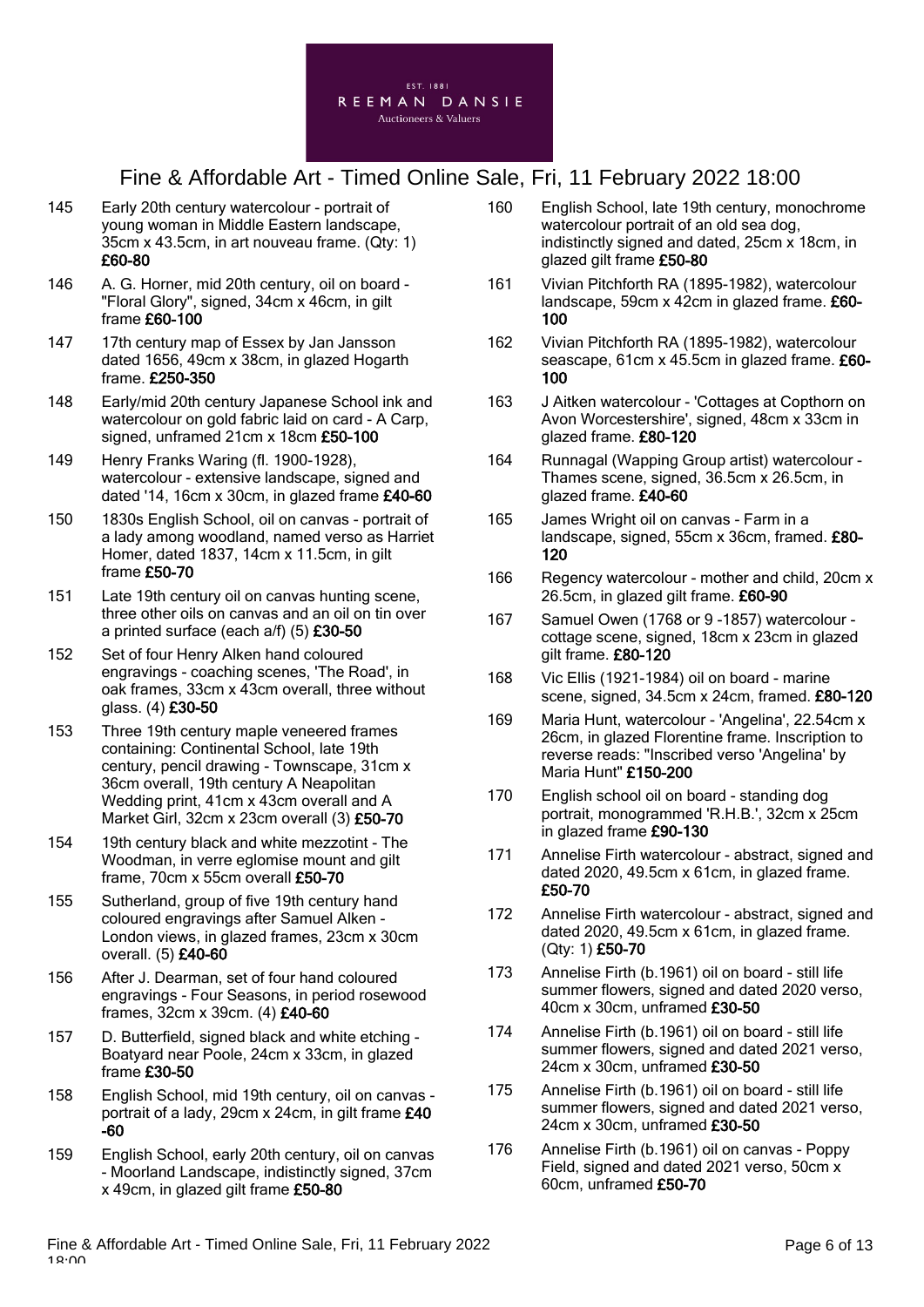

- 177 Annelise Firth (b.1961) oil on canvas Poppy Field, signed and dated 2021 verso, 40cm x 50cm, unframed £50-70
- 178 Annelise Firth (b.1961) oil on canvas Poppy Field, signed and dated 2021 verso, 40cm x 50cm, unframed £50-70
- 179 Annelise Firth (b.1961) oil on canvas Poppy Field, signed and dated 2021 verso, 40cm x 50cm, unframed £50-70
- 180 1950s oil on board landscape, signed M. Sherbon, 59cm x 44cm, framed. £50-100
- 181 1: J R Miller, three watercolours Continental Town scenes: Church of St Pierre, Malines, Street in Ghent and Market Square Bruges, all signed, all images 17cm x 24cm, in glazed gilt frames. (3) £180-220
- 182 Christopher Mark Maskell, a pair of oils on canvas - cottage landscapes, signed, 30cm x 25cm, framed. (2) £80-120
- 183 Sheila Mannes-Abbott (1939-2014) watercolour - Funghi, image 10cm x 12.5cm in glazed frame. (Qty: 1) £80-120
- 184 Jean le Capelain 19th century lithographic print 'Hermitage Jersey', printed by Day & Son circa 1847, 54cm x 37.5cm in glazed Hogarth frame. (Qty: 1) £60-80
- 185 After Henri Matisse, poster Grande tête de Katia (D.814 Galerie Maeght), image 39cm x 52cm, overall 58.5cm x 72.5cm, in glazed frame. (Qty: 1) £30-50
- 186 John Howell, watercolour Spitfires of 92 Squadron, 1941, signed and dated 1984, 25cm x 36cm, in glazed gilt frame £20-30
- 187 Roy Perry (1935-1993) signed limited edition print - 'Short of the Green', 66/500, 40cm x 57cm, in glazed frame £30-50
- 188 William Garfit (b.1944) signed limited edition print - Rushing River, 113/500, 46cm x 56cm, in glazed gilt frame £30-50
- 189 William Parker, contemporary, oil on canvas seagull catching a fish, initialled, 20.5cm square, unframed £20-30
- 190 William Parker, contemporary, watercolour seagulls, signed, 25cm x 35cm, in glazed gilt frame £20-30
- 191 Andrew Stock, set of four signed limited edition coloured print - GameBids and Wildfowl, 401/850, 30cm x 33cm, in glazed frames £30-50
- 192 H. Gailey, contemporary, oil on canvas waves breaking on the shore, signed, 29cm x 39cm, in gilt frames £20-40
- 193 J. Fitz, contemporary, oil on canvas Pointer in Landscape, signed, 45cm x 60cm, in gilt frame £30-50
- 194 Mid 19th century, East Anglian School, oil on board - figure unloading a cart before ruins, 13cm x 20.5cm, unframed £50-100
- 195 Peter Collins (1923- 2001) ten nude studies and sketches mounted in a folio £50-70
- 196 Peter Collins (1923- 2001) folio of charcoal female nude sketches and portraits (32) £60-100
- 197 Peter Collins (1923- 2001) folio of mainly 1970s pencil female nude sketches (30) £60-100
- 198 Peter Collins (1923- 2001) folio of mainly 1970s pen and ink wash female nude studies (30) £60- 100
- 199 Peter Collins (1923- 2001) folio of pencil, pen and ink wash female nude sketches (32) £60-100
- 200 Peter Collins (1923- 2001) folio of female nude pencil sketches (30) £60-100
- 201 Peter Collins (1923- 2001) folio of pencil, pen and ink wash female nude studies (29) £60-100
- 202 John Steeple (1823-1887) RI RBSA chalk and charcoal, two landscapes - Old Kings Heath, Near Northfield, images 36cm x 26cm, both signed and dated 1861 and 1859 respectively, in glazed frames. (2) £100-150
- 203 After George Morland oil on canvas Stable interior, 53cm x 38cm, framed, £80-120
- 204 English School, early 20th century oil on canvas - portrait of a gentleman in profile, indistinctly signed with initials, 33cm x 43cm, framed. £60- 100
- 205 Francis S Walker mezzotint after Gainsborough - The Blue Boy 27cm, x 40.5cm, together with a Folio of three similar early 20th century prints - 'Jan Steen', 'Sleeping Sportsman', 'The Storm'. (2) £40-60
- 206 H S Phillips, watercolour 'Consolation' signed and dated 1914, together with contemporary marine watercolour 'Muddy Berth,Wivenhoe', a tinted photograph and a chromolithograph (4) £40-60
- 207 David Law hand-tinted etching The Spanish Armada, 72cm x 48cm, in glazed frame. £40-60
- 208 Mary Gauntlet Eley (act. 1874-1903) watercolour - Waiting, titled to original label verso, 34cm x 56cm, in glazed gilt frame. £50-70
- 209 After Miles Birkett-Foster, watercolour Winding wool, 29.5cm x 20cm, in glazed gilt frame. £80- 120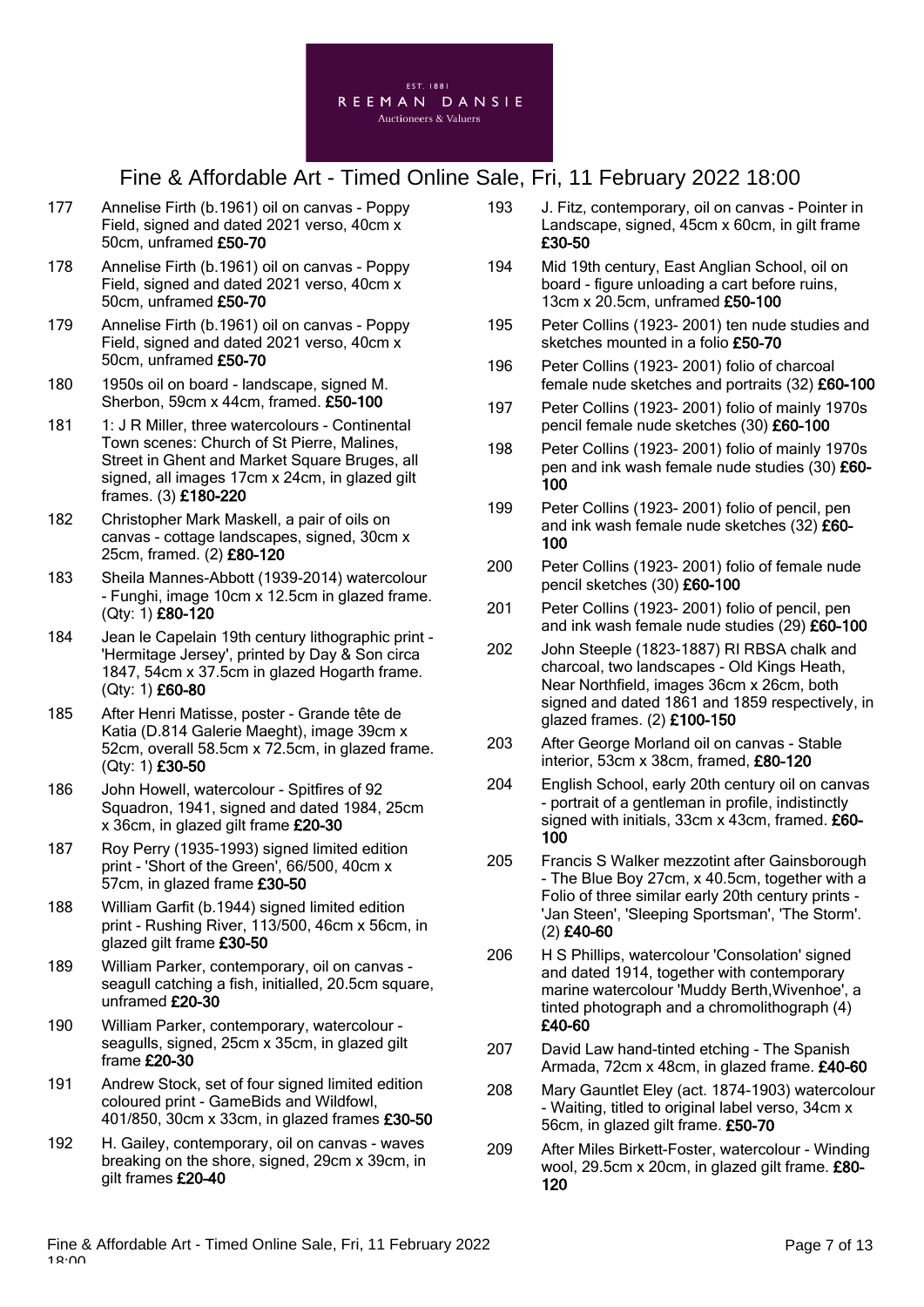

- 210 Ipswich School, 19th century, watercolour 'Major Turner's House, Westgate Street, Ipswich, demolished to make Museum St 1835', 47cm x 33cm, in glazed frame. £70-100
- 211 G S Walters (1838-1924) pair of chromolithograph prints - coastal scenes, 24.5cm x 50.5cm in glazed frames. (2) £30-50
- 212 Penny Berry Paterson (1941-2021) colour linocut print, Henny Barn Owl, signed inscribed and numbered 3/15, image 23 x 17cm, together with four others by the same hand £60-90
- 213 Penny Berry Paterson (1941-2021) colour linocut print, sleepless knight, signed inscribed and numbered 5/30, image 41 x 48cm, unframed. £30-50
- 214 Penny Berry Paterson (1941-2021) colour linocut, The Back of Keppoch, signed, inscribed and numbered 10/30, image 32 x 41cm £30-50
- 215 Penny Berry Paterson (1941-2021) colour linocut print, Silk mill, Braintree, signed inscribed and numbered  $3/30$ , image  $39 \times 51$ cm £40-60
- 216 Penny Berry Paterson (1941-2021) colour linocut print, St Peter's Fragment, signed inscribed and numbered 3/5, image 30 x 22cm, together with three others by the same hand. (4) £50-70
- 217 Penny Berry Paterson (1941-2021) colour linocut print, Smuggler's Friend, signed inscribed and numbered 13/40, image 42 x 31cm £40-60
- 218 Penny Berry Paterson (1941-2021) colour linocut, Sky Dance, signed inscribed and numbered 6/10. image 18 x 26cm, together with three further prints by the same hand £40-60
- 219 Penny Berry Paterson (1941-2021) colour linocut, Geese at Titchwell Marshes, signed inscribed and numbered 3/13, 33 x 48cm £30-50
- 220 Penny Berry Paterson (1941-2021) colour linocut, Wolves Wood, signed inscribed and numbered 7/12, 20 x 26cm, together with five further prints by the same hand £60-90
- 221 Penny Berry Paterson (1941-2021) colour linocut, Conversation Piece, St. Abbs, signed inscribed and numbered A/P, image 22 x 18cm, together with five other linocut and etchings by the same hand £60-90
- 222 Penny Berry Paterson (1941-2021) group of prints, including Glimpse of Gold, signed inscribed and numbered 9/30, image 18 x 25cm, four others (5) £40-60
- 223 Manner of Thomas Churchyard oil on board an East Anglian view with a windmill 1847, 39cm x 26cm, unframed. (Qty: 1) £80-120
- 224 Two Chinese watercolours birds, 45cm x 90cm and 44cm x 67cm in glazed frames. (Qty: 2) £40 -60
- 225 Iggy Pop by Larry Bufacca 1987 print 'Raw Power', 1987 first edition Virgin promo, 734/1000, 35.5cm x 53.5cm in glazed frame. (Qty: 1) £40-60
- 226 Fred May (1881-1976) cartoon Mr T P Bennett, Chairman, The Clerks of Works Dinner 1935, signed, in glazed frame. (Qty: 1) £40-60
- 227 Pierre Lafillé (1938-2011) watercolour lone figure, 47cm x 31cm, in glazed frame. £80-120
- 228 Prue Sapp (1928-2013) oil on canvas portrait of a young woman reading, signed, 41cm x 51cm unframed. (Qty: 1) £60-80
- 229 20th century British gouache with pen and ink 'Beating lead', 45cm x 34cm, unframed. (Qty: 1) £60-80
- 230 Early 20th century pen and ink drawing with excerpt from Aldous Huxley's Song of Poplars: 'You cypress spires.. Are you an upward agony of undefined desires?' in pencil to mount, 24.5cm x 38cm, unframed. (Qty: 1) £40-60
- 231 W Fallon 19th century watercolour Young Child, signed and dated 1839, 18cm x 21cm, in glazed frame. £40-60
- 232 Frederick Bourgeois de Mercey (1803-1860) watercolour - The Rialto, Venice, 8.5cm x 6cm, label verso, in glazed frame. £50-70
- 233 After Dutch Old Master watercolour village scene with musicians, indistinctly signed and dated image 12.5cm x 13.5cm in glazed frame. £30-50
- 234 Early 20th century English School oil on canvas - still life of cherries and pottery, unframed, 25cm x 30cm £60-100
- 235 Skelton, late 19th/early 20th entry, oil on panel Harvest Landscape, 19cm x 29cm, in original glazed gilt frame, behind glass. £60-100
- 236 Late 19th century English School oil on panel figure and workhorse in woodland, 19cm x13cm, in original glazed gilt frame behind glass. £70- 100
- 237 19th century English School waterclour river landscape, 25cm x 32cm, in glazed gilt frame £40-60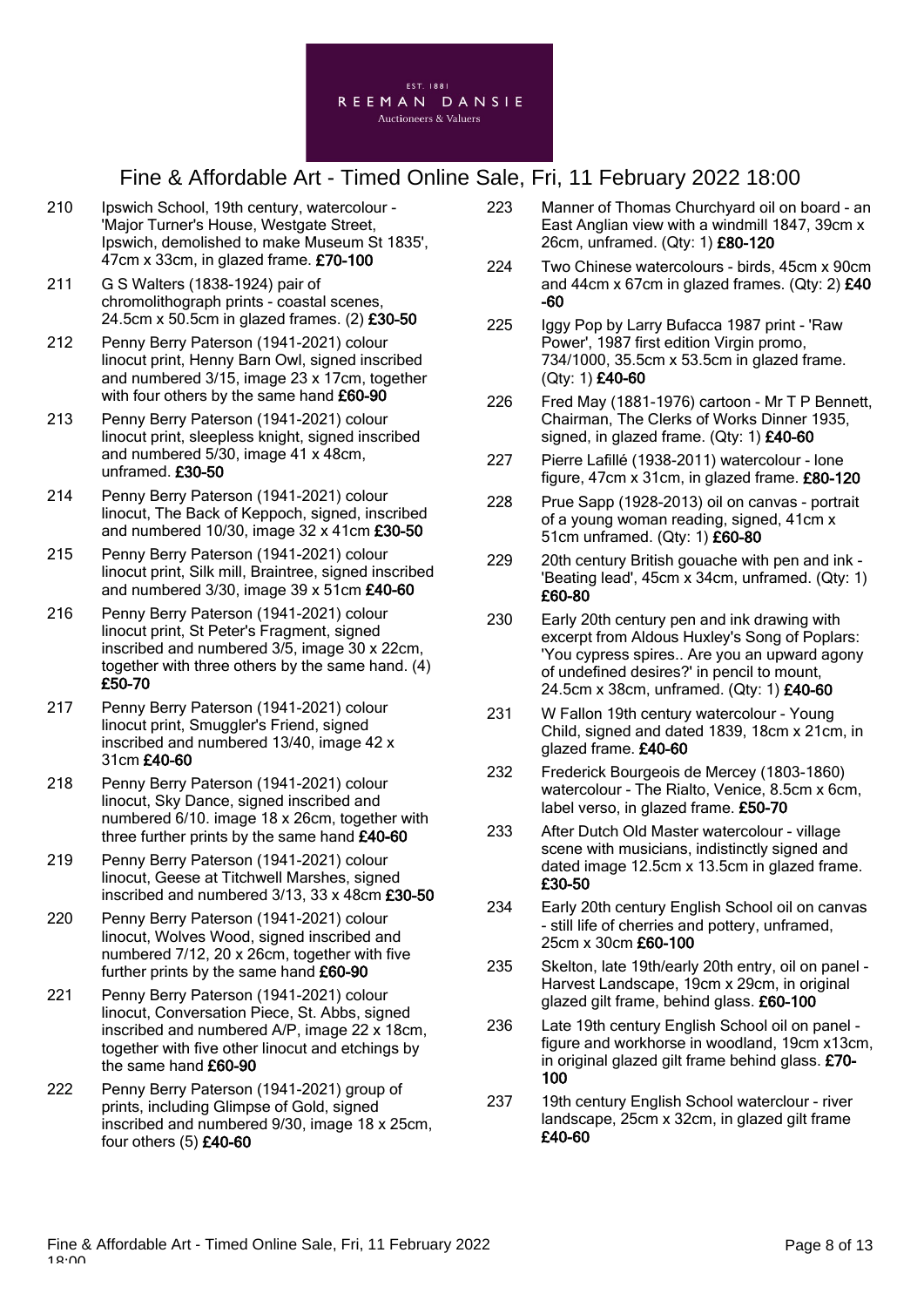- 238 Pair of decorative oils on panel portraits of Elizabeth I and most likely Robert Dudley, Earl of Leicester, 51cm square, framed £100-150
- 239 Arthur Victor Coverley-Price (1901-1988) watercolour - Buckingham Palace from St James's Park, signed and dated 1948, 25cm x 34cm, in glazed gilt frame £30-50
- 240 Emmie Frances Parish, two early 20th century watercolours - Worcestershire landscape, 12.5cm x 17.5cm, inscribed verso and dated 1908, together with another view of Bournemouth beach, signed and dated 1901, 19cm x 32cm, both in glazed frames £40-60
- 241 Pair of mid 19th century ink and watercolour German landscapes, inscribed and dated Sept. '58, 10 x 14cm and 12 x 15cm, in glazed gilt frames £30-50
- 242 Three Victorian hand coloured lithographs after Rev. Morris, British Butterflies, image 12cm x 7cm, with marbled paper mounts and glazed gilt frames, overall 38.5cm x 33cm. (3) £40-60
- 243 George Horne, oil on board, A view of The Barbican Plymouth, signed, in gilt frame, 19 x 24cm. £60-80
- 244 Manner of Paul Henry (1876 1958), oil on board, Cottages at Connemara, in black frame. 28 x 38cm. £100-150
- 245 E.R. Batstone, oil on artist board, Kipper, a spaniel in a landscape, signed and dated 1987, in painted frame. 31 x 24cm. £25-50
- 246 English School mid 20th Century, oil on canvas, Summer flowers in a vase, indistinctly signed, in painted frame. 39 x 29cm. £60-80
- 247 Robin Furness (born 1933), oil on artist board, "Harmony" the Berkshire sow, signed, inscribed and dated 2004, in painted frame. 25 x 34cm. £100-150
- 248 Donna Crawshaw born 1960, oil on board, "Gwen" a collie dog, signed, in gilt frame. 11 x 16cm. £80-120
- 249 Naive English School, oil on board, A prize pig, in painted frame. 20 x 31cm. £60-80
- 250 Z. Phillips, oil on canvas, A beach scene with children playing, signed and dated '21, in gilt frame. 39 x49cm. £100-150
- 251 K.C. Brown, mixed media, "Rufus", a spaniel, signed and dated 1940, in maple frame. 34 x 27cm. £120-140
- 252 John Snelling F.R.S.A. (born 1914), oil on canvas, Barges at Pin Mill, signed, in painted frame. 39 x 49cm. £120-150
- 253 English School early 20th Century, oil on board, Two hunting dogs in a wooded landscape, in gilt frame. 19 x 24cm. £40-60
- 254 English School, oil on board, A moonlit scene with a nude fairy seated on the ground, in gilt frame. 37 x 57cm. £30-50
- 255 English School circa 1860, oil on board, A wooded river landscape with a figure on a path and others fishing, in ornate gilt frame. 18 x 25cm. £80-120
- 256 Abraham Hulk jnr 1851 1922, oil on board, A fishing vessel off a jetty in a blow, signed, in gilt frame. 20 x 30cm. £80-120
- 257 W. F. Burton, oil on board Ancient Willow, Roman River, signed, 30 x 60cm, titled verso, framed £50-70
- 258 Anna Zinkeisen (1901-1976) coloured print Coronation Flowers, 50cm x 60cm, framed £50- 80
- 259 Early 20th century oil on canvas laid on panel vessels on an Eastern river, indistinctly signed, 34cm x 24cm, in glazed gilt frame £70-100
- 260 19th century oil on panel snow covered landscape with a windmill, indistinctly signed, 28cm x 36cm, framed £60-100
- 261 Kenneth D. Ormonde, mid 20th century, oil on board - Dumplin Hill, 45cm x 60cm, in glazed oak frame £40-60
- 262 Peter Partington watercolour Abstract, signed, 14cm x 11cm, in glazed frame £30-50
- 263 Peter Partington watercolour Abstract, signed, 15cm x 16cm, in glazed frame £30-50
- 264 Peter Partington watercolour Abstract, signed, 20cm x 25cm, in glazed frame £30-50
- 265 Loon, Sir Alasdair Hilleary (b.1954) signed limited edition shooting print, 35/375, 28cm x 38cm, in glazed frame £30-40
- 266 J. Box 20th century oil on canvas board- Prize cow, signed, in gilt frame. 26cm x 22cm £100- 150
- 267 English School, contemporary, pencil drawing Kerry by Moonlight, indistinctly inscribed, dated and initialled, 36cm x 26cm, in glazed frame £50 -80
- 268 20th century English School pastel Room Interior, indistinctly initialled, 34cm x 13cm, in glazed gilt frame £30-50
- 269 Group of unframed 19th century engraving and etchings, watercolour of two nuns and other works (15) £30-50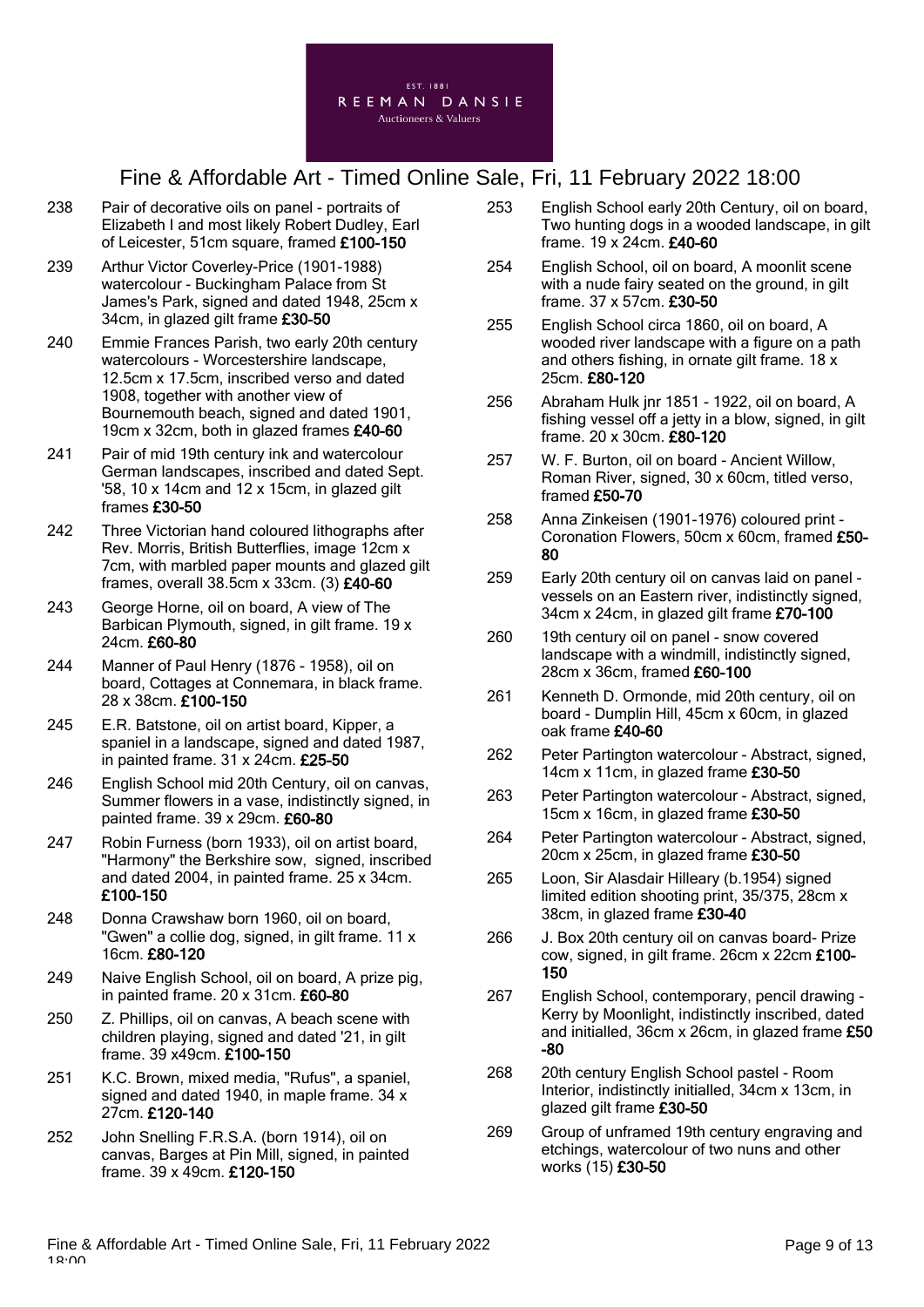

- 270 1820s English School pencil drawing Lake View, dated '22, 8cm x 16cm, mounted Provenance: Abbott & Holder 1950s £20-40
- 271 19th century Rembrandt reverse etching Three Oriental Figures, image 14.5cm x 11.5cm, sheet 25cm x 17cm and an antique Durer etching of two figures, image 12cm x 7.5cm, sheet 18cm x 11cm, both unframed £50-80
- 272 Edwardian album of pencil drawings depicting church architecture, country cottages and views of Berkshire, (28 pages) £50-80
- 273 Early 20th century album containing pencil and watercolour illustrations dating from 1914-1918 depicting antique furniture, porcelain and metalware (18 pages) £50-80
- 274 19th century English School, oil on panel, An interior scene with a seated lady knitting and looking out of a window, indistinctly signed, 23cm x 25cm, in gilt frame £80-120
- 275 Paul Morgan (b.1941) pair of oils on canvas still life fruit and flowers, signed, 20.5cm x 25cm, unframed £80-120
- 276 Ben Perkins, contemporary, watercolour Dartmoor Landscape, signed and dated '90, 11.5cm x 17cm, in glazed frame £40-60
- 277 George Gregor Delotz (18191879) watercolour Coastal Landscape, 11cm x 16cm, in glazed gilt frame £20-40
- 278 John Strickland Goodall (1908-1996) watercolour - "The Flirtation", signed, 16cm x 18cm, in glazed gilt frame £40-60
- 279 John Strickland Goodall (1908-1996) watercolour - "The Niece", signed, 19cm x 14cm, in glazed gilt frame £40-60
- 280 John Strickland Goodall (1908-1996) watercolour - A Promenade, signed, 19cm x 24cm, in glazed gilt frame £40-60
- 281 Antique hand coloured engraved map Palma De Mallorca, 28cm x 35cm, mounted £40-60
- 282 John Heseltine (1923-2016) oil on board Venetian Canal, signed, 13cm x 21cm, in gilt frame £60-100
- 283 Roger Fisher (1919-1992) oil on board Snape Maltings, signed, 19cm x 29cm, in gilt frame £50 -70
- 284 1970s English School watercolour and gouache - Wild Flowers, signed and dated '77, 47cm x 34cm, in glazed gilt frame £40-60
- 285 Ben Perkins, contemporary, watercolour wildfowl on a river, signed an dated '90, 26cm x 39cm, in glazed gilt frame £70-100
- 286 George W. Miller (1919-1990) watercolour Thorpeness Mere, signed, 24cm x 34cm, in glazed gilt frame £40-60
- 287 Don Siddall, contemporary, oil on canvas On the Beach, signed, 51cm x 61cm, in gilt frame Provenance: Thompson's Gallery, Aldeburgh £80-120
- 288 English School oil on panel a dog, unsigned, remnants of label verso, 19cm x 25cm, framed £60-100
- 289 David Morgan (b.1964) oil on canvas extensive harvest landscape, signed, 50cm x 75cm, in gilt frame £150-200
- 290 Vic Ellis oil on canvas 'Sailorman with the old mucking light on port quarter,' signed, titled verso, with presentation plaque to front of frame, 60cm x 35cm, framed. £100-150
- 291 W. Sarnecki, oil on canvas, Villa, signed and dated '79, 56 x 66cm, framed £40-60
- 292 Francis Jameson (act. 1890-1915) oil on canvas, River landscape, signed, 52 x 77cm £60 -100
- 293 Manner of Mabel Lucie Atwell watercolour, Best friends, 20 x 15cm, together with Mabel Lucy Atwell printed material £40-60
- 294 Penny Berry Paterson (1941-2021) colour linocut, Idling along the canal, signed inscribed and numbered 3/30, image 19 x 25cm, together with two others by the same hand £30-50
- 295 Penny Berry Paterson (1941-2021) colour linocut print, Peter Grimes Returns, signed inscribed and numbered 3/20, 47 x 33cm £40-60
- 296 Penny Berry Paterson (1941-2021) colour woodcut print, Barnack Mill, signed titled and numbered 17/20, image 28 x 66cm £30-50
- 297 Penny Berry Paterson (1941-2021) colour linocut print, Peter Grimes Returns, signed inscribed and numbered 4/20, 47 x 33cm £40-60
- 298 Penny Berry Paterson (1941-2021) etching and aquatint, Red Lion Prospect,, signed and numbered 4/10, 25 x 35cm together with Courting on the Commons, signed and numbered, 3/3, 23 x 33cm and Roman Pots, Chelmsford Museum, signed and numbered 6/30, 33 x 27cm. (3) £20-40
- 299 Mrs E. D. Carter late 19th century watercolour 'Apple Blossoms', titled and dated verso 1872, 14.5cm x 14.5cm in glazed frame. £50-70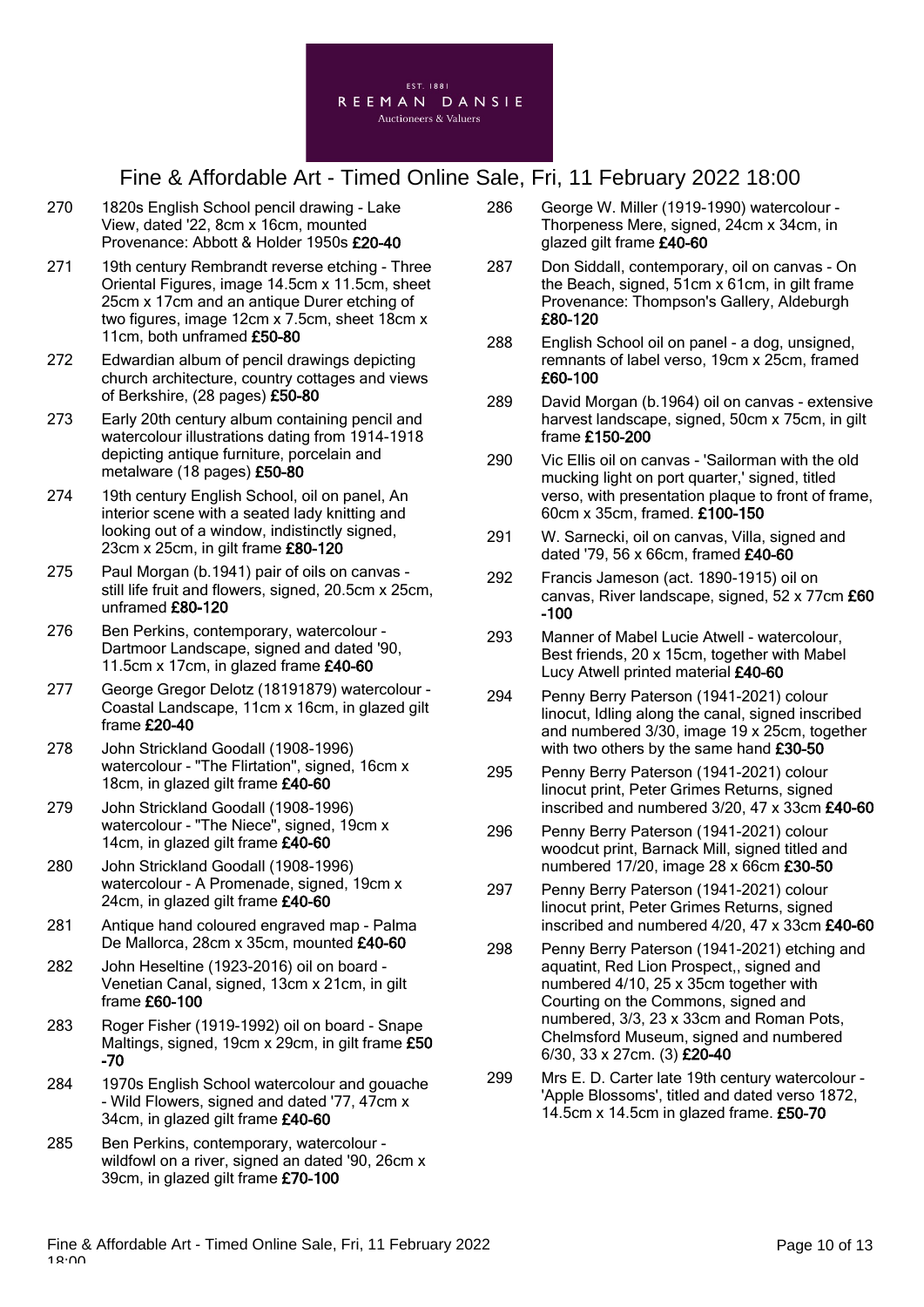

- 300 Classical Italian buildings Florence, Italy, two engravings - Colonna di Santa Trinita and Palazzina delle Cascine, 18.5cm x 13cm and 25cm x 13.5cm respectively in glazed frames. (2) £70-90
- 301 After J. F. Herring, four engravings Farmyard Mothers, Fores' series of the Mothers 1854-55; Sow and Pigs, Cow and Calf, Duck and Ducklings, Cart Mare and Foal, all images 30.5cm x 25cm, in glazed Hogarth frames. (4) £100-150
- 302 Sue Macartney Snape print English Eccentricities: The Shooting Lunch signed and numbered 151/600, unframed (rolled). £30-50
- 303 Sue Macartney Snape print English Eccentricities: 'Well Heeled' signed and numbered 61/600, unframed (rolled). (Qty: 1) £30-50
- 304 Sue Macartney Snape print English Eccentricities: 'The Unsuitable Wife' signed and numbered 26/150, unframed (rolled). (Qty: 1) £30-50
- 305 Sue Macartney Snape print English Eccentricities: 'The Happy Man', signed and numbered 423/600, unframed (rolled). (Qty: 1) £30-50
- 306 Sue Macartney Snape print English Eccentricities: 'The English Dog at Home', signed and numbered 404/600, unframed (rolled). (Qty: 1) £30-50
- 307 Sue Macartney Snape print- English Eccentricities: The Warpath, signed and numbered 121/600, unframed. (Qty: 1) £30-50
- 308 Laurence Coulson (b. 1962) signed limited edition print, 'Made for sharing', signed and numbered 269 from an edition of 295: image 58 x 58cm, with certificate, glazed frame £70-100
- 309 Laurence Coulson (b. 1962) pair of prints Red umbrella, Yellow windbreak, both signed and numbered from an edition of 600, image 46 x 34cm, with certificates, glazed frames £100-150
- 310 Two Laurence Coulson (b. 1962) prints, the larger signed and numbered 78/475, image 40 x 40cm, together with a smaller work, 20 x 20cm, both in glazed frames £70-100
- 311 Leyton Forbes (1900-1925) a pair of watercolours - West Country Village scenes, signed, both images 38.5cm x 19cm in glazed frames (2). £130-150
- 312 Twentieth century oil on board 'Grandma's Cottage, Flatford', monogrammed and dated K.M.H., 1982, 46cm x 31cm, framed. £30-50
- 313 Andrea Biondetti watercolour Venetian scene, signed, 30cm x 18cm, in glazed frame. £90-110
- 314 Charles Hannaford watercolour The Upper Pool, River Thames, signed, 25cm x 37.5cm, in glazed frame. £40-60
- 315 Leonard Squirrell (1893-1979) five drawings, various books (4) and prints (8) £200-400
- 316 Auguste Lamplough pair of watercolours. On the Nile, both signed and inscribed, 23 x 59cm, in glazed frames £150-250
- 317 John Cuthbert Salmon (1844-1917) pair of watercolours, Welsh landscapes, signed, 25 x 17cm, glazed frames, each with photocopies verso of inscriptions presumably verso £100-150
- 318 Jack Jones (1922-1993) coloured print with hand finishing, signed and dated '71, inscribed 'No 5 from an edition of 12' - Welsh town, 25 x 30cm, glazed frame £50-70
- 319 After Hogarth etching on wove Characters, Charicturas, signed and dated 1741 to plate, 21 x 24cm, glazed frame together with another - The Battle of the Pictures, both in glazed frames £80-120
- 320 Mid Victorian large botanical watercolour, indistinctly signed, 65 x 56 (arched) in glazed glazed frame £80-120
- 321 William Russell Flint (1880-1969) limited edition print, signed and with blind stamp, image 42 x 56cm, glazed frame £40-60
- 322 Greenwood & Co 19th century engraved map of Gloucester, dated 1831, in glazed frame, total size 71 x 80cm £40-60
- 323 Elinor Bellingham Smith (1906-1988) two works on paper, watercolour - Woman with blue coat, signed with initials, 44 x 28cm, together with figural scene in chalks and wash 46 x 29cm, both in glazed frames £150-250
- 324 Early 20th century oil on canvas, Scottish Loch with sheep and figures, indistinctly signed, 52 x 77cm, framed £100-200
- 325 Early 20th century wool work picture river scene, in glazed frame, total size 64 x 86cm £40 -60
- 326 19th century style oil on panel, cow, 24 x 29cm, framed £40-60
- 327 Victoriano Martínez Terrón (Spanish, 20th Century), oil painting - Trujillo, 78cm x 63cm, signed and dated '67, framed £40-60
- 328 20th century oil on board still life study of a vase of flowers, signed 40 x 30cm, framed £40- 60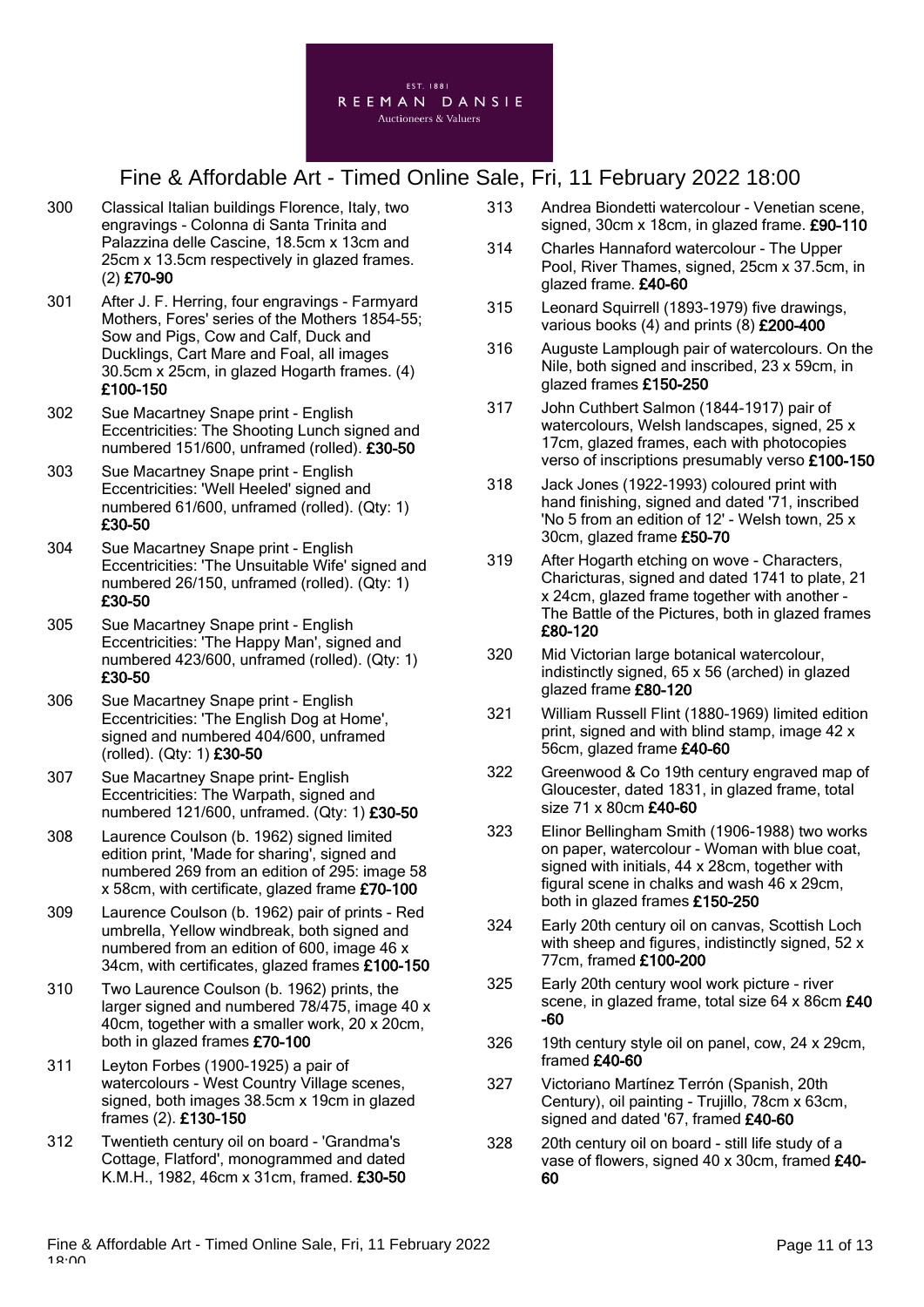

- 329 After George Morland, pair of coloured stippled engravings - Smugglers and Fishermen, both in verre eglomise glazed frames, total size 49 x 58cm £30-50
- 330 B O'Connor, early 20th century, oil on canvas, street market, signed 40 x 60cm, framed £100-150
- 331 English School oil on canvas still life- flowers in vase with ornaments, circa 1900, signed with monogram, in gilt frame. 75cm x 44cm £100-150
- 332 English School, lithographic print, Acrobat, unsigned, 77 x 56cm, glazed frame £40-60
- 333 Theresa Buxton (1899) watercolour, Walberswick, signed and dated, 18 x 31cm, glazed frame £30-50
- 334 William Leslie Rackham (1864-1944) pair of watercolours, signed and inscribed, Broadland scenes, 17 x 26cm, glazed frames £40-60
- 335 Thomas Simpson (1887-1926) watercolour, Kelvedon, Essex, 16 x 22cm, glazed frame £20- 40
- 336 Two handcoloured engravings from history of British butterflies by Rev. F.O. Morris, c1870, framed and supplied by Elizabeth Cannon, total size with frames 14 x 16cm together with three 19th century fashion prints. (5) £20-40
- 337 After William Russell Flint (1880-1969), set of four coloured prints in glazed gilt frames, 50cm x 61cm overall £50-80
- 338 Richard Andsell, 19th century hand coloured engraving - Fishing, Gaffing a Salmon, 42cm x 68cm, in glazed frame Provenance: Malcolm Innes Gallery, 10th March 1983 £20-40
- 339 Jan Langan, two fashion designs £30-50
- 340 Graham Ross, contemporary, pen, ink and watercolour illustration - Frinton Gold Club, signed and inscribed, 30 x 39cm £30-50
- 341 After Rolf Harris lithographic print, Landscape, signed and numbered 200 / 295, 56 x 46cm framed £20-40
- 342 American early 20th print card game titled 'Skinning the Lamb', image 20 x 28cm, glazed frame £30-50
- 343 Kenneth Baldwin, oil on board, Sailing barges off Dover, signed, dated '87 and inscribed as titled, 57 x 72cm, glazed frame £40-60
- 344 English School, mid 20th century, oil on canvas, half length portrait of a woman, signed and dated PL 1965, 61 x 51cm, framed £40-60
- 345 William Findley Burns, a pair of oils on canvas, The Northern Isle of Gigha and St. Ronan's Beach Iona, signed, unframed, each 30 x 40cm. (2) £60-80
- 346 Leonard Squirrell (1893-1979) mezzotint, Framingham Castle, signed, 11 x 15cm, glazed frame £30-50
- 347 After Bernard Dufour, print on canvas board, Near Marbella, 26 x 44cm, framed £20-40
- 348 Liz Deakin (contemporary) watercolour, Coastal landscape, signed, 30 x 48cm, together with another by the same hand, both framed. (2) £40- 60
- 349 Liz Deakin (contemporary) three watercolours Mediterranean scenes, 32 x 45cm together with a watercolour of Christmas Roses by another hand. (4) £40-60
- 350 Kathryn Hunt (contemporary) mixed media Studio Window, signed 84 x 59cm, glazed frame. Royal Academy Summer Exhibition label verso for 1993 £40-60
- 351 James Lawton Wingate (1846-1924) oil on canvas -The Woodcutters, signed, 39cm x 49cm, in gilt frame £200-300
- 352 George Charles Francis (1860-?) two watercolours - Harbour view, 27cm x 45cm and figures at market, 25cm x 48cm, both in glazed frames £50-70
- 353 Anne Constance Draper nee Grubb (19th century) group of five works on paper, landscapes, one inscribed White Cliff Cross from Mill Bank, each inscribed and variously dated verso, approximately 12 x 18cm £100-200
- 354 Ken Howard (b.1932) pair of signed coloured prints - Church and Town 42/350 and 43/250, 34cm x 51cm, in glazed frames £50-80
- 355 Marjorie Cox (1915-2003) pastel a Scottie dog, 'Drambuie', signed and dated 1996, 48cm x 36cm, in glazed frame £50-70
- 356 Antony Flemming (b.1936) oil on canvas H.M.S. Britannia at Sea, signed, 50cm x 75cm, in gilt frame £100-200
- 357 20th century English School signed limited edition coloured etching - Rugh Skinnd Poison Arrow Frogs, 5/70, 39cm x 28cm, in glazed git frame £40-60
- 358 Len Dally acrylic on paper sparrow on a post, signed, 43 x 25cm, glazed frame £20-40
- 359 Charles Frederick Tunnicliffe (1901-1979) signed limited edition print - Wigeon, 186/300, 31cm x 38cm, in gaze gilt frame £20-30